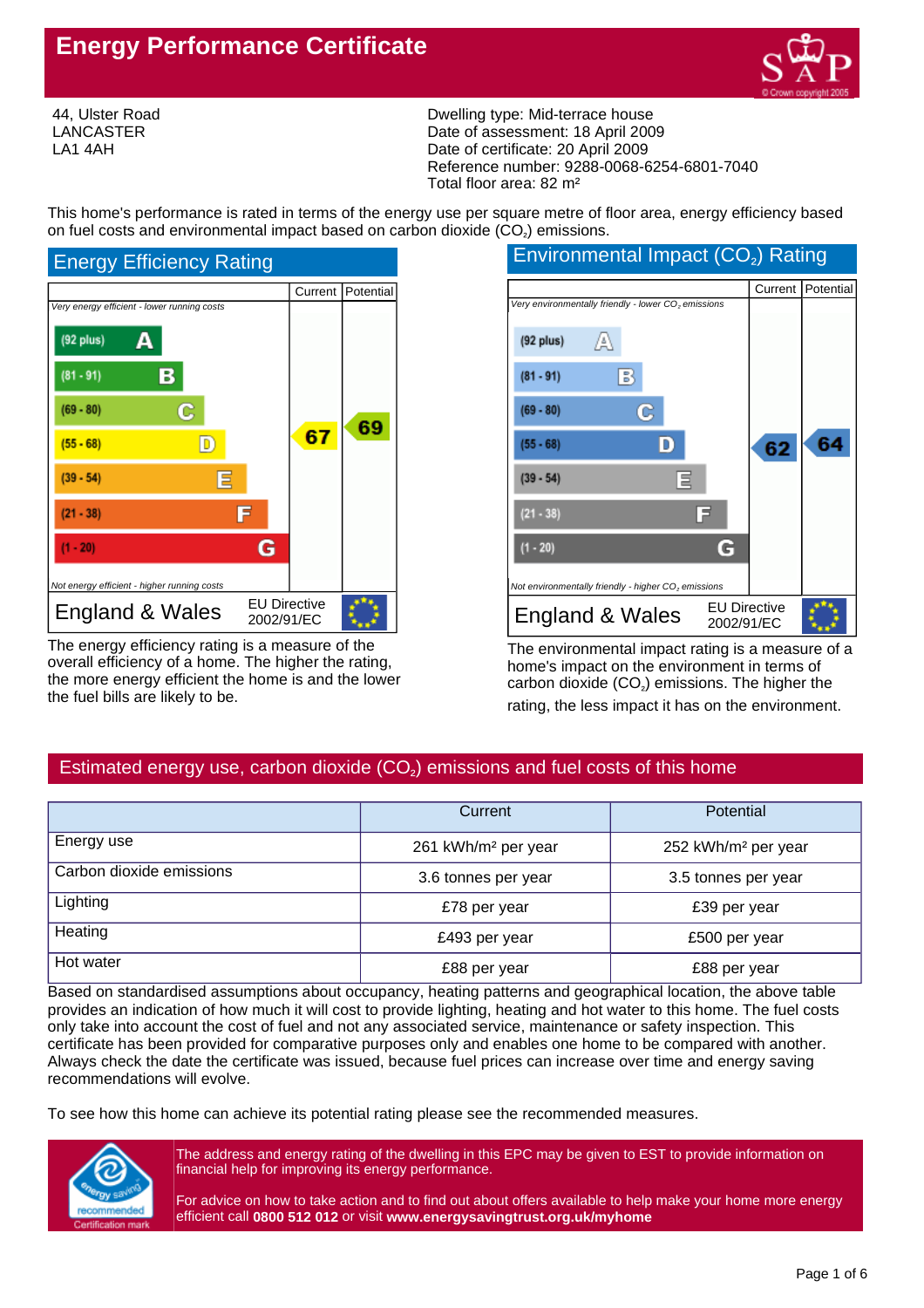#### About this document

The Energy Performance Certificate for this dwelling was produced following an energy assessment undertaken by a qualified assessor, accredited by the NHER Accreditation Scheme, to a scheme authorised by the Government. This certificate was produced using the RdSAP 2005 assessment methodology and has been produced under the Energy Performance of Buildings (Certificates and Inspections) (England and Wales) Regulations 2007 as amended. A copy of the certificate has been lodged on a national register.

| Assessor's accreditation number: NHER004217           |
|-------------------------------------------------------|
| Mr Benjamin Robinson                                  |
| <b>Estate Energy Solutions</b>                        |
| Unit, 4 Willow Mill, Fell View, Caton, Lancs, LA2 9RA |
| 01524 772 033                                         |
|                                                       |
| info@estateenergysolutions.co.uk                      |
|                                                       |

#### If you have a complaint or wish to confirm that the certificate is genuine

Details of the assessor and the relevant accreditation scheme are as above. You can get contact details of the accreditation scheme from their website at www.nher.co.uk together with details of their procedures for confirming authenticity of a certificate and for making a complaint.

#### About the building's performance ratings

The ratings on the certificate provide a measure of the building's overall energy efficiency and its environmental impact, calculated in accordance with a national methodology that takes into account factors such as insulation, heating and hot water systems, ventilation and fuels used. The average Energy Efficiency Rating for a dwelling in England and Wales is band E (rating 46).

Not all buildings are used in the same way, so energy ratings use 'standard occupancy' assumptions which may be different from the specific way you use your home. Different methods of calculation are used for homes and for other buildings. Details can be found at www.communities.gov.uk/epbd

Buildings that are more energy efficient use less energy, save money and help protect the environment. A building with a rating of 100 would cost almost nothing to heat and light and would cause almost no carbon emissions. The potential ratings on the certificate describe how close this building could get to 100 if all the cost effective recommended improvements were implemented.

#### About the impact of buildings on the environment

One of the biggest contributors to global warming is carbon dioxide. The way we use energy in buildings causes emissions of carbon. The energy we use for heating, lighting and power in homes produces over a quarter of the UK's carbon dioxide emissions and other buildings produce a further one-sixth.

The average household causes about 6 tonnes of carbon dioxide every year. Adopting the recommendations in this report can reduce emissions and protect the environment. You could reduce emissions even more by switching to renewable energy sources. In addition there are many simple everyday measures that will save money, improve comfort and reduce the impact on the environment. Some examples are given at the end of this report.

| Visit the Government's website at www.communities.gov.uk/epbd to:                  |  |  |
|------------------------------------------------------------------------------------|--|--|
| • Find how to confirm the authenticity of an energy performance certificate        |  |  |
| • Find how to make a complaint about a certificate or the assessor who produced it |  |  |
| • Learn more about the national register where this certificate has been lodged    |  |  |
| • Learn more about energy efficiency and reducing energy consumption.              |  |  |

NES one Version 5.5.0 (SAP 9.82)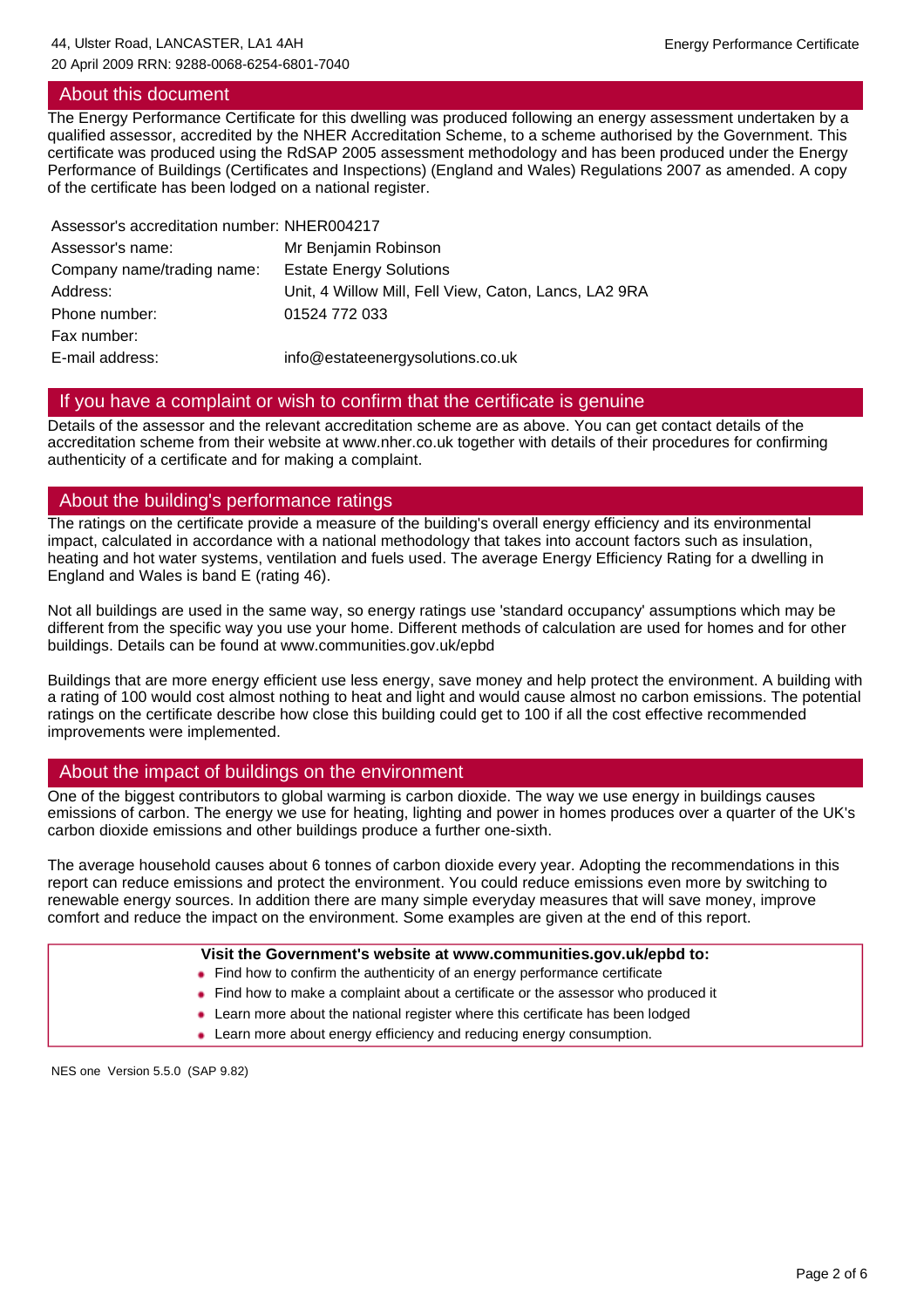44, Ulster Road LANCASTER LA1 4AH

Date of certificate: 20 April 2009 Reference number: 9288-0068-6254-6801-7040

#### Summary of this home's energy performance related features

The following is an assessment of the key individual elements that have an impact on this home's performance rating. Each element is assessed against the following scale: Very poor / Poor / Average / Good / Very good.

| Element                                                | <b>Description</b>                                                           | <b>Current performance</b> |                 |
|--------------------------------------------------------|------------------------------------------------------------------------------|----------------------------|-----------------|
|                                                        |                                                                              | <b>Energy Efficiency</b>   | Environmental   |
| Walls                                                  | Cavity wall, filled cavity<br>Cavity wall, as built, no insulation (assumed) | Good<br>Poor               | Good<br>Poor    |
| Roofs                                                  | Pitched, no insulation (assumed)                                             | Very poor                  | Very poor       |
| Floor                                                  | Suspended, no insulation (assumed)                                           |                            |                 |
| Windows                                                | Fully double glazed                                                          | Average                    | Average         |
| Main heating                                           | Boiler and radiators, mains gas                                              | Very good                  | Very good       |
| Main heating controls                                  | Programmer, TRVs and bypass                                                  | Poor                       | Poor            |
| Secondary heating                                      | None                                                                         |                            |                 |
| Hot water                                              | From main system                                                             | Very good                  | Very good       |
| Lighting                                               | No low energy lighting                                                       | Very poor                  | Very poor       |
| <b>Current energy efficiency rating</b><br><b>D</b> 67 |                                                                              |                            |                 |
| Current environmental impact (CO <sub>2</sub> ) rating |                                                                              |                            | D <sub>62</sub> |

#### Low and zero carbon energy sources

None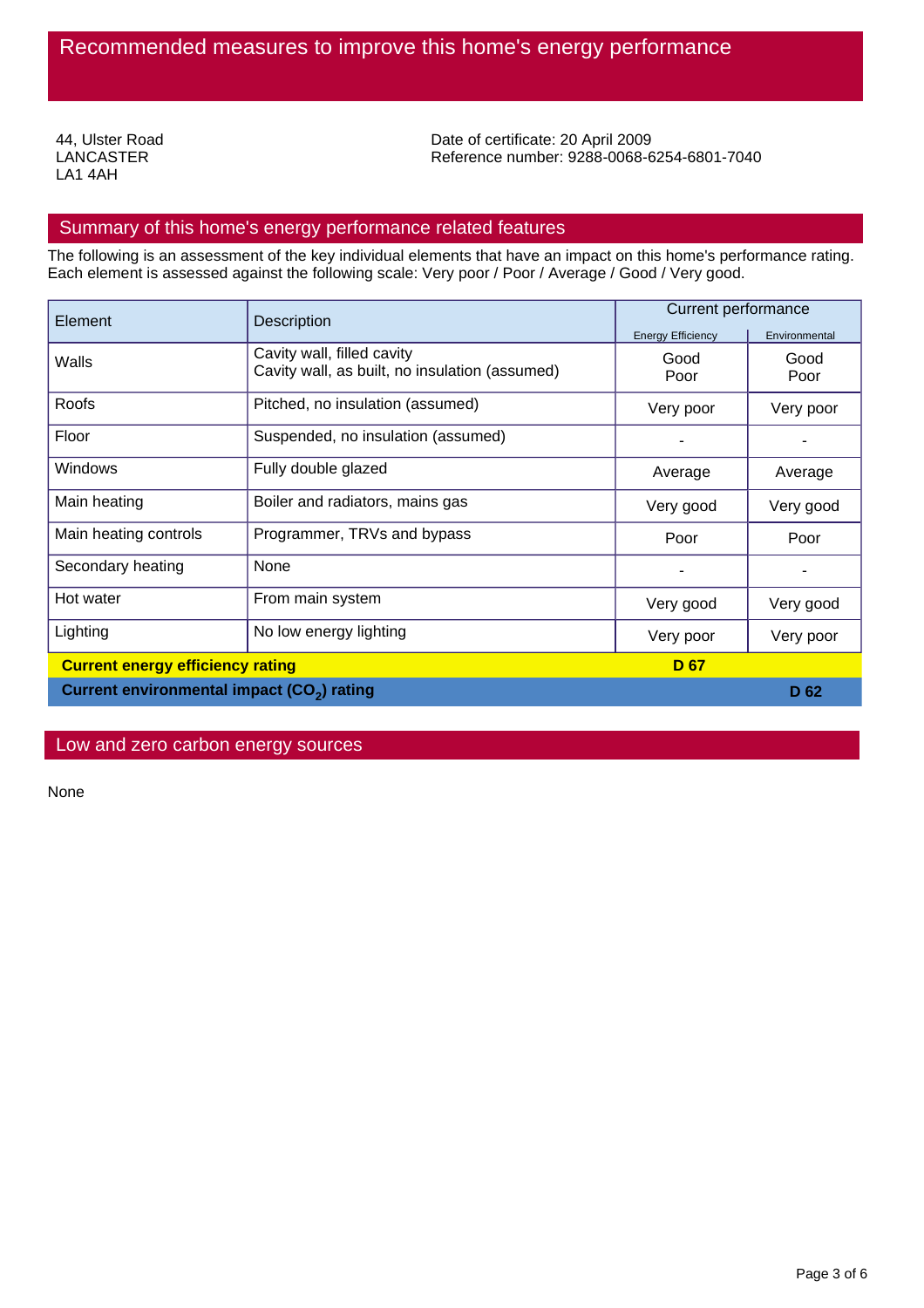#### Recommendations

The measures below are cost effective. The performance ratings after improvement listed below are cumulative, that is they assume the improvements have been installed in the order that they appear in the table.

| Lower cost measures<br>(up to $£500$ )                   | Typical savings<br>per year | Performance ratings after improvements<br>Environmental impact<br>Energy efficiency |      |
|----------------------------------------------------------|-----------------------------|-------------------------------------------------------------------------------------|------|
|                                                          |                             |                                                                                     |      |
| Low energy lighting for all fixed outlets                | £32                         | C <sub>69</sub>                                                                     | D 64 |
| Total                                                    | £32                         |                                                                                     |      |
| <b>Potential energy efficiency rating</b>                |                             | C <sub>69</sub>                                                                     |      |
| Potential environmental impact (CO <sub>2</sub> ) rating |                             | D 64                                                                                |      |

#### Further measures to achieve even higher standards

The further measures listed below should be considered in addition to those already specified if aiming for the highest possible standards for this home. However you should check the conditions in any covenants, planning conditions, warranties or sale contracts.

| Higher cost measures                                    |      |                 |      |  |  |
|---------------------------------------------------------|------|-----------------|------|--|--|
| 2 Solar water heating                                   | £20  | C <sub>70</sub> | D 65 |  |  |
| 3 Solar photovoltaic panels, 2.5kWp                     | £159 | <b>B</b> 81     | C 75 |  |  |
| <b>Enhanced energy efficiency rating</b><br><b>B</b> 81 |      |                 |      |  |  |
| Enhanced environmental impact (CO <sub>2</sub> ) rating |      |                 | C 75 |  |  |

Improvements to the energy efficiency and environmental impact ratings will usually be in step with each other. However, they can sometimes diverge because reduced energy costs are not always accompanied by a reduction in  $carbon$  dioxide  $(CO<sub>2</sub>)$  emissions.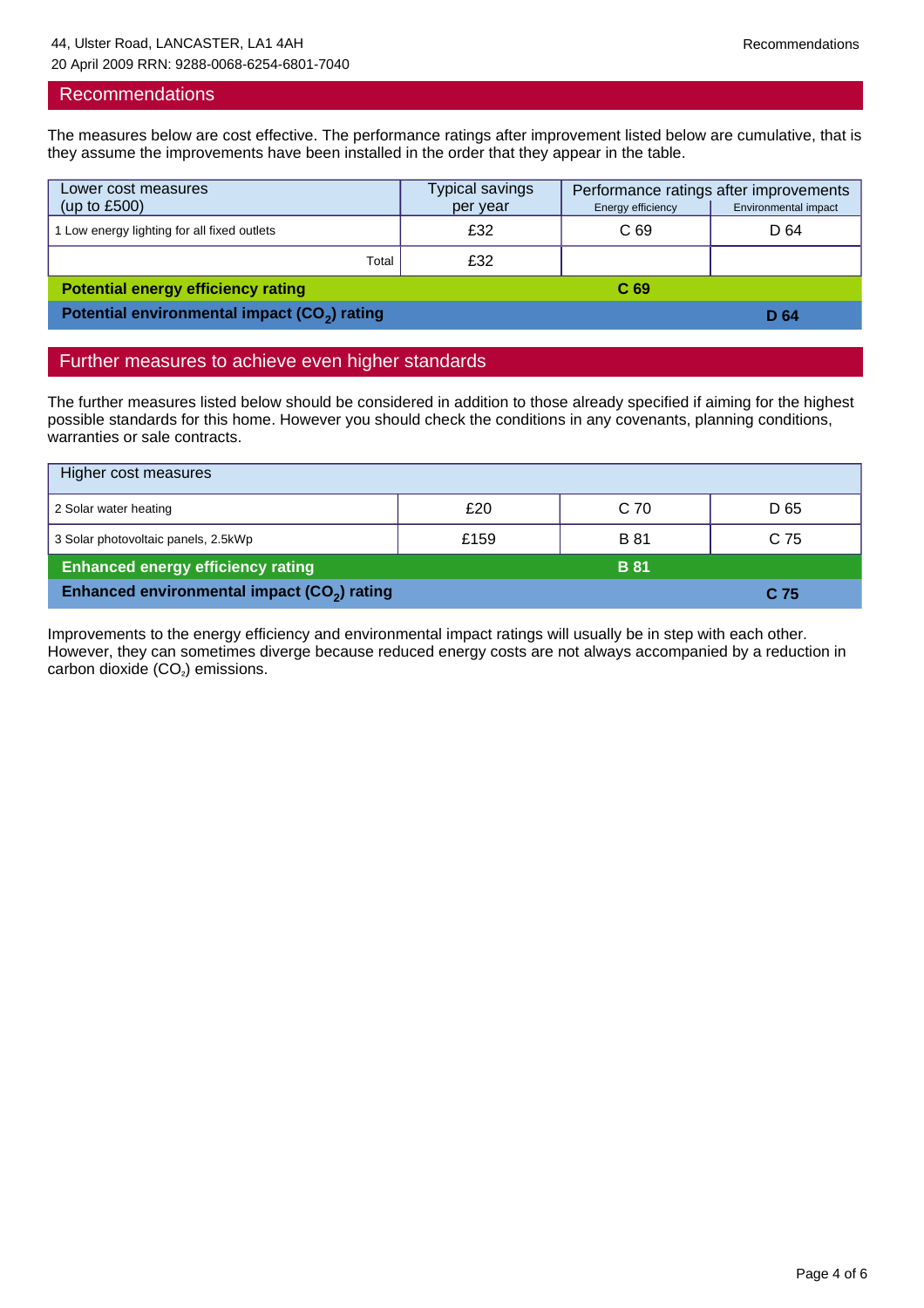#### About the cost effective measures to improve this home's performance ratings

If you are a tenant, before undertaking any work you should check the terms of your lease and obtain approval from your landlord if the lease either requires it, or makes no express provision for such work.

#### **Lower cost measures (typically up to £500 each)**

These measures are relatively inexpensive to install and are worth tackling first. Some of them may be installed as DIY projects. DIY is not always straightforward and sometimes there are health and safety risks, so take advice before carrying out DIY improvements.

#### **1 Low energy lighting**

Replacement of traditional light bulbs with energy saving recommended ones will reduce lighting costs over the lifetime of the bulb, and they last up to 12 times longer than ordinary light bulbs. Also consider selecting low energy light fittings when redecorating; contact the Lighting Association for your nearest stockist of Domestic Energy Efficient Lighting Scheme fittings.

#### About the further measures to achieve even higher standards

Further measures that could deliver even higher standards for this home. You should check the conditions in any covenants, planning conditions, warranties or sale contracts before undertaking any of these measures. If you are a tenant, before undertaking any work you should check the terms of your lease and obtain approval from your landlord if the lease either requires it, or makes no express provision for such work.

#### **2 Solar water heating**

A solar water heating panel, usually fixed to the roof, uses the sun to pre-heat the hot water supply. This will significantly reduce the demand on the heating system to provide hot water and hence save fuel and money. The Solar Trade Association has up-to-date information on local installers and any grant that may be available.

#### **3 Solar photovoltaic (PV) panels**

A solar PV system is one which converts light directly into electricity via panels placed on the roof with no waste and no emissions. This electricity is used throughout the home in the same way as the electricity purchased from an energy supplier. The British Photovoltaic Association has up-to-date information on local installers who are qualified electricians and on any grant that may be available. Planning restrictions may apply in certain neighbourhoods and you should check this with the local authority. Building Regulations apply to this work, so your local authority building control department should be informed, unless the installer is appropriately qualified and registered as such with a competent persons scheme<sup>1</sup>, and can therefore self-certify the work for Building Regulation compliance.